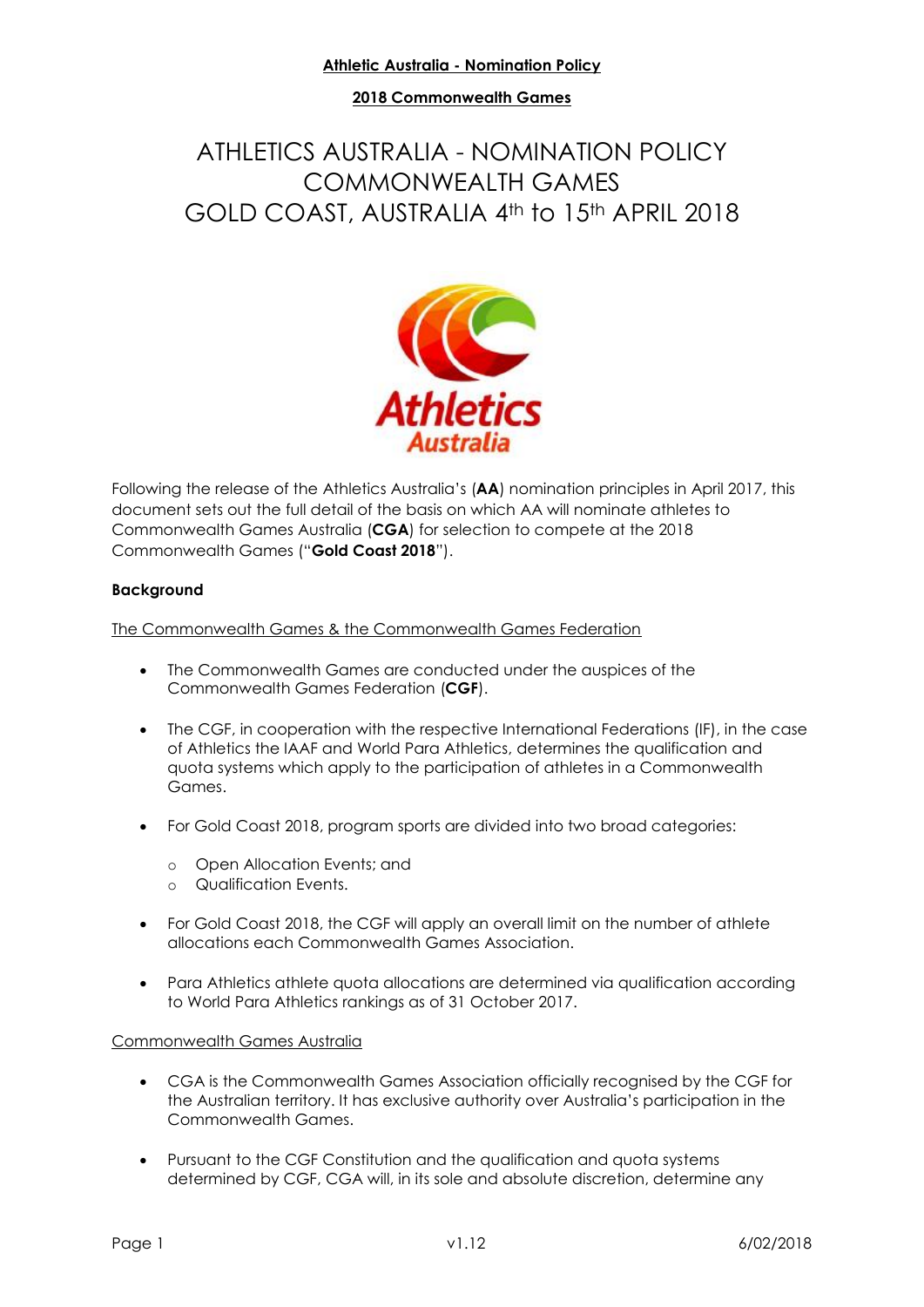#### **2018 Commonwealth Games**

criteria which will be applied to the selection of athletes and officials. CGA will advise its member Program Sports (Sports) of these criteria.

- CGA will only select athletes to be members of the 2018 Commonwealth Games Team (**2018 Team**) who have been nominated by their respective Sport.
- AA can only nominate athletes up to the maximum able-bodied athlete quota allocation awarded by the CGA. As of August 2017, AA's able-bodied athlete open quota allocation is yet to be confirmed by CGA. CGA has indicated the range will be between 72 – 87 athletes.

#### Nomination and Selection

Please note that the process of nominating and selecting athletes to the 2018 Team is a two phase process:

- 1. AA will nominate eligible athletes to CGA via a sport-specific nomination criteria (i.e. this document)**;** and
- 2. The CGA will select athletes from these nominations to be members of the 2018 Team.

# **1. Nomination Policy Aims**

The aim of AA's Nomination Policy for Gold Coast 2018 (**Policy**) is to nominate the most competitive team possible to represent Australia and to provide opportunity to developing athletes with potential for success in the future.

The policy is aligned with the AA Strategic Plan and with the Australian Institute of Sport Winning Edge Program. Specifically, the Policy (and each decision made under it) aims to facilitate one or more of the following outcomes:

- Nominating athletes that are realistic medal contenders at Gold Coast 2018;
- Nominating athletes that are realistic medal and top 8 contenders at future Olympic Games and IAAF World Championships;
- Nominating athletes that are realistic medal contenders at future Commonwealth Games, Paralympic Games, World Para Athletics World Championships; and/or
- Nominating the maximum team size within the final athlete quota allocation and other policy provisions.

AA has appointed a selection panel to make decisions in accordance with this Policy (**Selectors**). In those cases where the Selectors will have a choice of qualified athletes they will be guided by these Policy aims.

# <span id="page-1-0"></span>**2. Standards, criteria and athlete numbers**

- **2.1.** Athletes will not be eligible to be nominated to the CGA unless they have met the Athlete Eligibility Criteria (see Section 3).
- **2.2.** Further to section 2.1 above, an athlete will not be eligible for nomination to the CGA unless that athlete has (i) achieved a Nomination Standard (see Appendix 1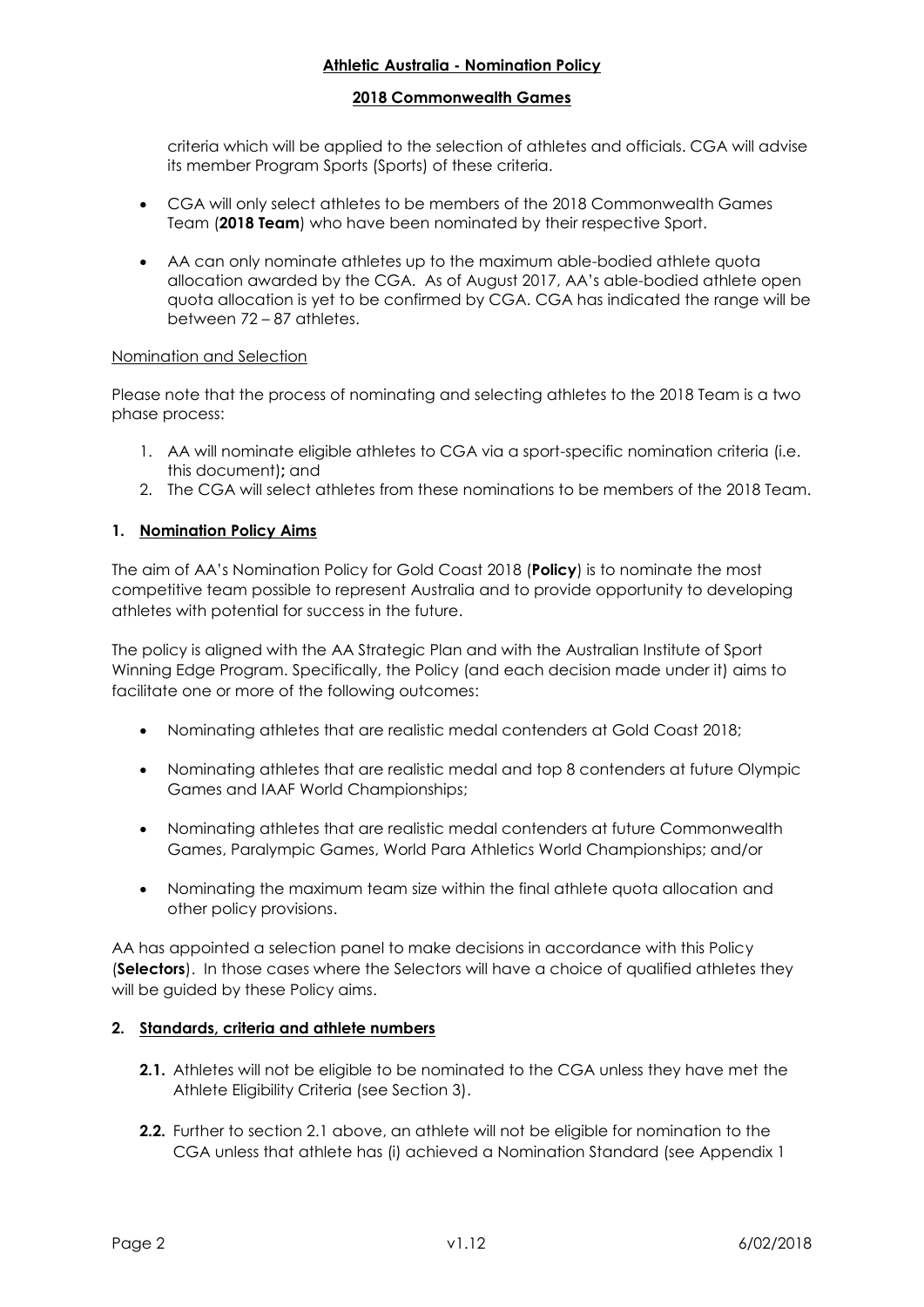#### **2018 Commonwealth Games**

and 2) performance within the Qualification Period (see Section 4), and (ii) met the Eligible Performance Criteria (see Section 5).

- **2.3.** Without limiting sections 2.1 and 2.2 above, for able-bodied events (excluding the marathon and 20km Race Walk), within the confines of the CGA athlete quota allocation, AA may nominate;
	- Up to three (3) athletes per individual event where an Australian athlete has achieved an "A" standard;
	- A maximum of two (2) athletes per individual event where an Australian athlete has not achieved an A standard,

within the Qualification Period(s).

To further clarify possible nomination combinations, these are detailed below;

| <b>Event qualification status</b>                                                                                   | <b>Potential nomination combinations</b> |
|---------------------------------------------------------------------------------------------------------------------|------------------------------------------|
| Individual events in which an Australian<br>athlete has achieved an "A" standard in the<br>qualification period     | AAA, AAB, ABB, AA, AB, A                 |
| Individual events in which an Australian<br>athlete has not achieved an "A" standard<br>in the qualification period | $B. BB*$                                 |

\*Nominations will be limited by the CGA athlete quota allocation across the team, so while nominating two B qualified athletes in a particular event is possible within the provisions of the policy, it is unlikely to occur.

- **2.4.** Without limiting sections 2.1 and 2.2 above, for the able-bodied marathon and 20km Race Walk, AA will nominate three (3) athletes per individual event, provided three athletes have achieved the Nomination Standard.
- **2.5.** For Para events listed in Appendix 2, if the CGF allocates slots to Australia and/or Australian athletes, the Selectors may nominate athletes under this section 2.5 if those athletes satisfy the Eligibility Criteria in section 3 (noting that sections 4, 5 and 6 do not apply to these athletes). The CGF will allocate slots in two distinct ways:
	- **2.5.1.**Option one is that it will use the World Para Athletics World Ranking database to allocate seven (7) slots per medal event. If Australia has athletes at the top of the relevant World Rankings (once CGF has organised a Commonwealthadjusted ranking list), one or more of these slots (**Qualification Slot**) may be allocated to Australia. These Qualification Slots are allocated to Australia for a particular event, but are not specifically tied to the individual athlete who is listed in the World Rankings. In other words, the Qualification Slots are transferable – at CGA and AA's discretion – between Australian athletes.
		- **2.5.1.1.** Under CGF rules, if a Qualification Slot is transferred from one athlete to another, the athlete who receives the Qualification Slot must compete in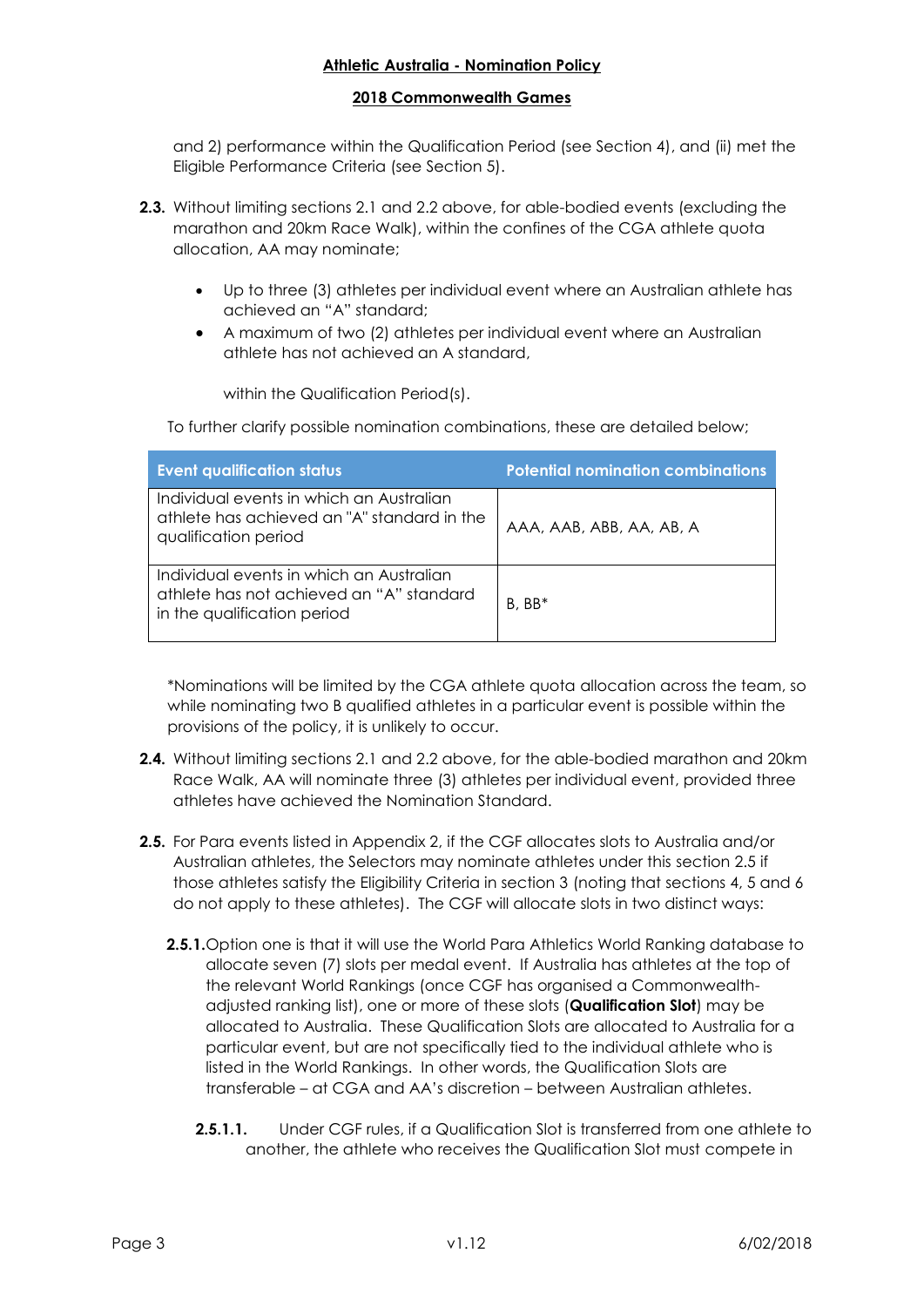#### **2018 Commonwealth Games**

all events that the athlete who qualified the slot was entitled to compete in.

**2.5.1.2.** It is at the discretion of AA's Selectors to make a decision under section 2.5.1.1 above. For the avoidance of doubt, the Selectors are under no obligation to nominate any athlete to any particular Qualification Slot, nor to use all allocated Qualification Slots in a particular event.

For example, if Athlete X was ranked second in Event A and fifth in Event B, Australia would likely be allocated Qualification Slots in both Event A and Event B. If this was the case, the Selectors may decide to nominate:

- (a) Athlete X to both of those events;
- (b) A new person, Athlete Y, to both of those events; or
- (c) No athlete to either Event A or Event B.
- **2.5.1.3.** Finally, any athlete nominated to a Qualification Slot must comply with sections 2.1 and 2.2 above.
- **2.5.2.**Option Two is that it will allocate "Universality" slots to an individual athlete in a particular event (**Universality Slot**). Under CGF rules, Universality Slots are not transferable. Notwithstanding this, if Australia receives a Universality Slot invitation, the AA Selectors are under no obligation to accept that invitation and/or to nominate that athlete to CGA for selection in the 2018 Team. However, if the Selectors choose to nominate an athlete to CGA based on a Universality Slot, that athlete must comply with section 2.1 only, not section 2.2.

# <span id="page-3-0"></span>**3. Athlete Eligibility Criteria**

In order to be eligible for nomination to the CGA to compete at Gold Cost 2018, all athletes must:

- **3.1.** Satisfy all CGF eligibility, nationality and 2018 Commonwealth Games Participation Rules.
- **3.2.** Be a citizen of Australia.
- **3.3.** Be a registered member of AA through their Member Association.
- **3.4.** Have not breached CGA Anti-Doping By-Law, unless the athlete has already been sanctioned for the breach and completed the sanction imposed;
- **3.5.** Have not by their actions or omissions brought themselves, AA or the sport of athletics into disrepute, or their actions or omissions would likely (if publicly known) bring themselves, AA or the sport of athletics into disrepute;
- **3.6.** Agree to be bound by the AA Code of Conduct.
- **3.7.** In addition to all other elements of this section 3 (excluding 3.9), in the case of Paraathletes only: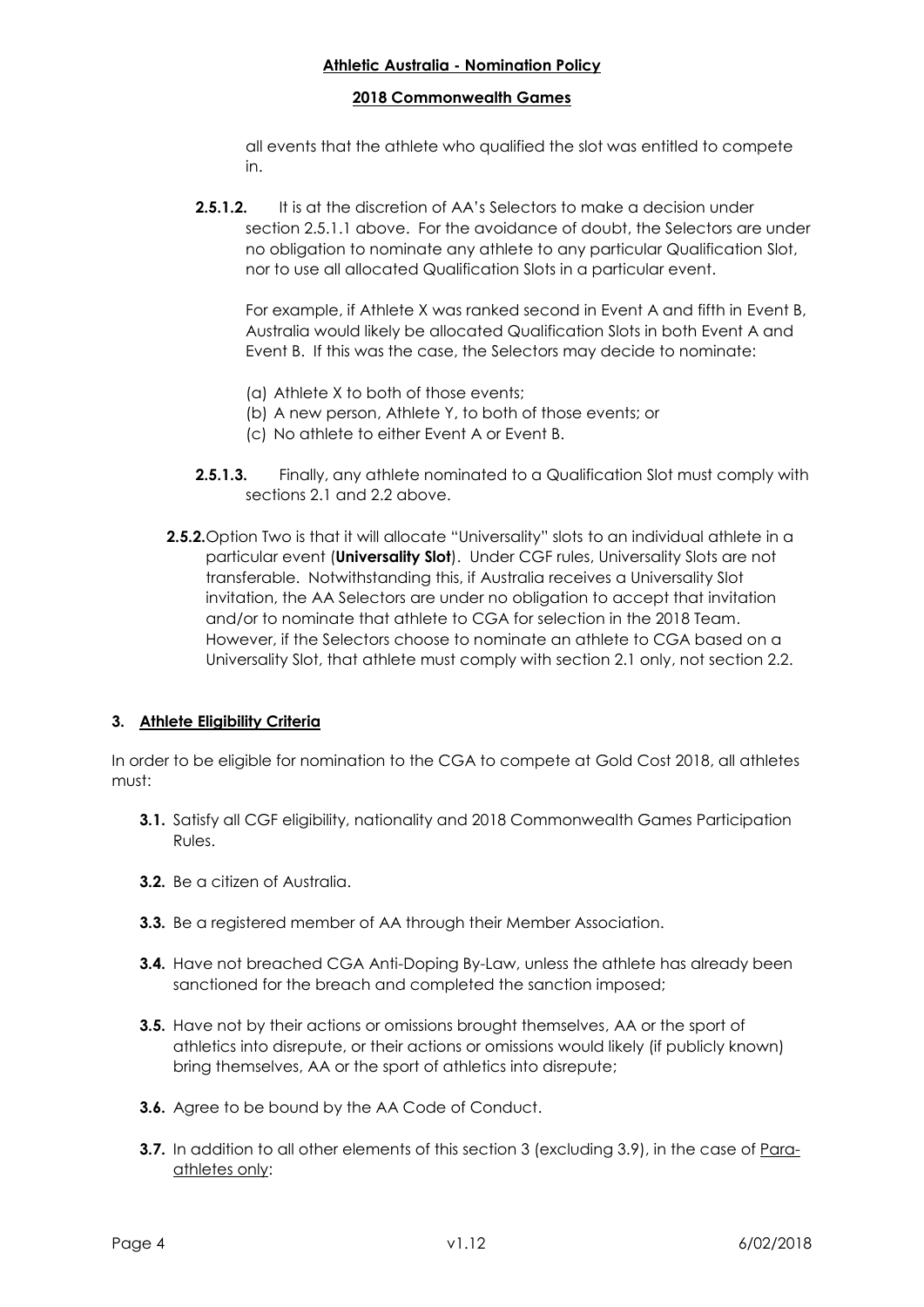#### **2018 Commonwealth Games**

**3.7.1.** An international classification will be required to satisfy GC2018 entry requirements (as updated from time to time).

For the avoidance of doubt, AA may provisionally nominate any athlete who has a national classification but does not hold an International classification at the time of the final nomination meeting, on the condition that the athlete has their International classification in the relevant class ratified at the 2018 Victorian State Championships (2 March 2018). Athletes may only be provisionally nominated in these circumstances if they satisfy all other relevant elements of this policy.

If an athlete has been provisionally nominated and their classification in the relevant class is not ratified at the 2018 Victorian State Championships, AA will nominate the next ranked (reserve) athlete, subject to that athlete having satisfied all other relevant elements of this policy.

- **3.7.2.** Hold an active 2018 World Para Athletics license.
- **3.7.3.** Have competed in at least one (1) sanctioned / approved World Para Athletics competition between 1 November 2016 and 18 February 2018.
- **3.7.4.** Comply with the minimum age regulations for participation at Gold Coast 2018 as stipulated by the World Para Athletics.
- **3.7.5.** For non-marathon events, compete at the 2018 Australian Athletics Championships, unless exception is granted by AA's Paralympic Program Manager.
- **3.8.** In addition to all other elements of this section 3 (excluding 3.8), in the case of ablebodied athletes only, per age restrictions set by the IAAF;
	- **3.8.1.** Athletes aged 18 or 19 years on 31 December 2018 are eligible for nomination in any event except the able-bodied Marathon.
	- **3.8.2.** Athletes aged 16 or 17 years on 31 December 2018 are eligible for nomination in any event except the combined events, Shot Put, Discus Throw, Hammer Throw, 10,000m, 20km Walk and able-bodied Marathon.
	- **3.8.3.** Athletes younger than 16 years on 31 December 2018 (any athlete born on or after 01/01/2003) are **NOT** eligible for nomination in any able-bodied event.
- **3.9.**Have completed and submitted the online Application for Consideration for Nomination form (which can be found at [www.athletics.com.au\)](http://athletics.com.au/) for each event in which the athlete is seeking nomination. The form should be submitted by 4 December 2017 in order to complete CGA athlete processing requirements.

The date for submission of the Application may be extended at the discretion of the Chair of Selectors on the recommendation of the High Performance Director.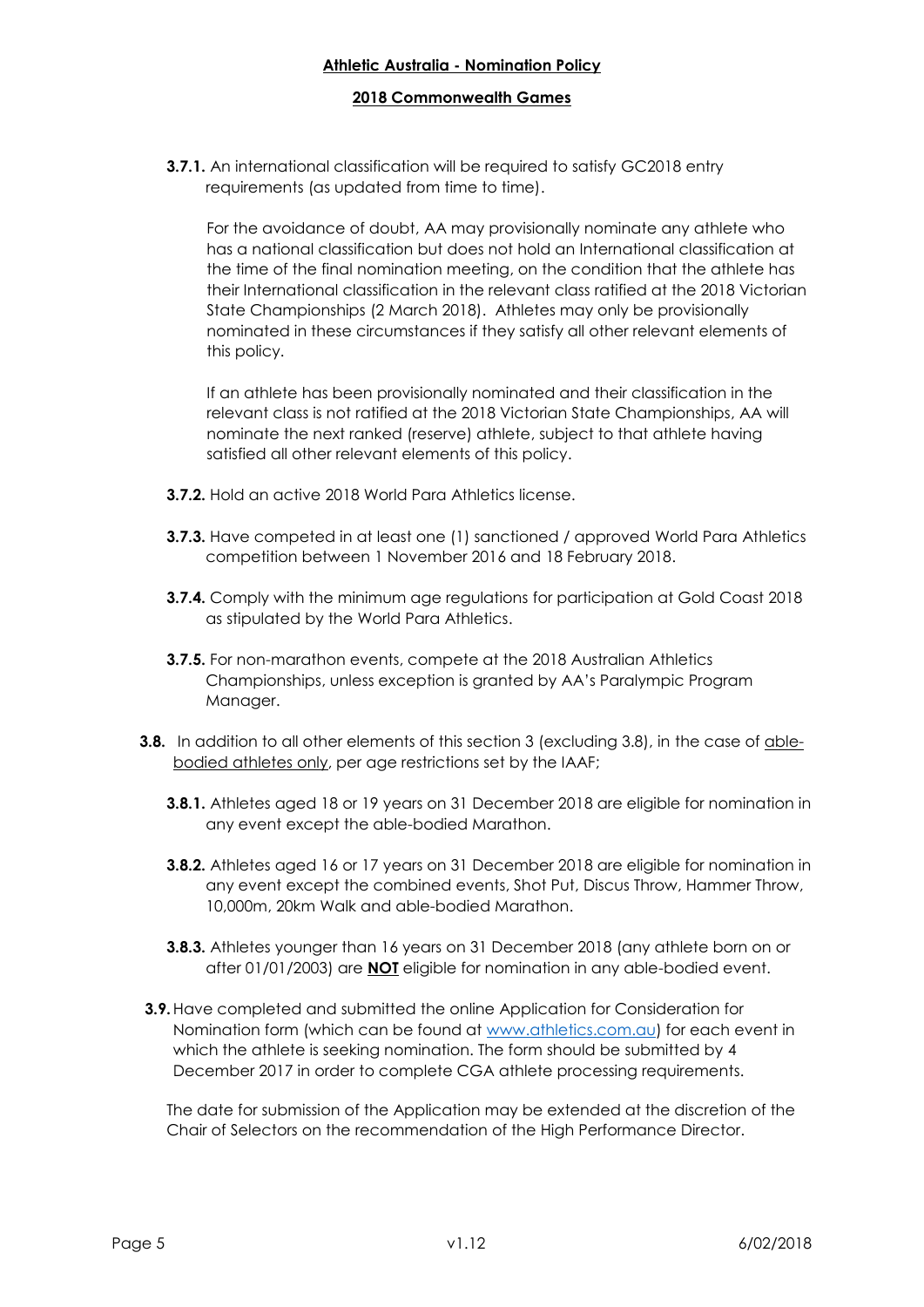# **2018 Commonwealth Games**

- **3.10.** Be and remain in 'good standing' with AA and at all times comply with AA's Code of Conduct and conduct themselves in a way that does not bring themselves, their sport or the National Team into disrepute. AA may consider past and present behavioural conduct in determining whether an athlete is in 'good standing'. If AA determines that an athlete is not in 'good standing' with AA, in its absolute discretion AA may choose not to nominate that athlete to the CGA.
- **3.11.** Agree to comply with a pre-Games preparation policy that may be published by AA's High Performance Director. This policy may include the requirement to prove form and fitness to compete in the 2018 Commonwealth Games by the achievement of a fitness standard/trial to be determined by the Head Coach, in consultation with the High Performance Director. The process and standards will be published separately if required. Failure by a nominated athlete to meet this fitness standard may, at the discretion of the High Performance Director, in consultation with the Head Coach, result in an athlete who has been nominated and selected in the Team being recommended for withdrawal by AA to the CGA from the 2018 Team.
- **3.12.** Agree to undertake all reasonably expected integrity education courses, including but not limited to ASADA e-learning modules level 1 & 2 and the National Integrity in Sport Unit Anti-Match Fixing e-learning education module.

As set out in the "Background" section above, this Policy deals with the process for AA nominating people for the 2018 Team. Selection of the 2018 Team is done by CGA. Prior to selection to the 2018 Team, CGA will require all nominated athletes to sign the 2018 CGA Team Agreement and complete any other related requirements of the CGA. Further, once CGA has selected the 2018 Team it may withdraw an athlete from the team for reasons detailed in the 2018 CGA Team Agreement, which may include (but is not limited to) due to injury, illness, change to athlete eligibility status, or if they engage (or it comes to light they have engaged in) activity that will bring the Team into disrepute.

# <span id="page-5-0"></span>**4. Qualification Period**

- **4.1.** All qualification performances must be achieved between the dates shown in the table below.
- **4.2.** Unless otherwise determined by AA, nomination meetings will be held following the "Nomination Trials", in the week commencing the date shown (marked "w/c") or on the day shown.

# **[SEE TABLE ON NEXT PAGE]**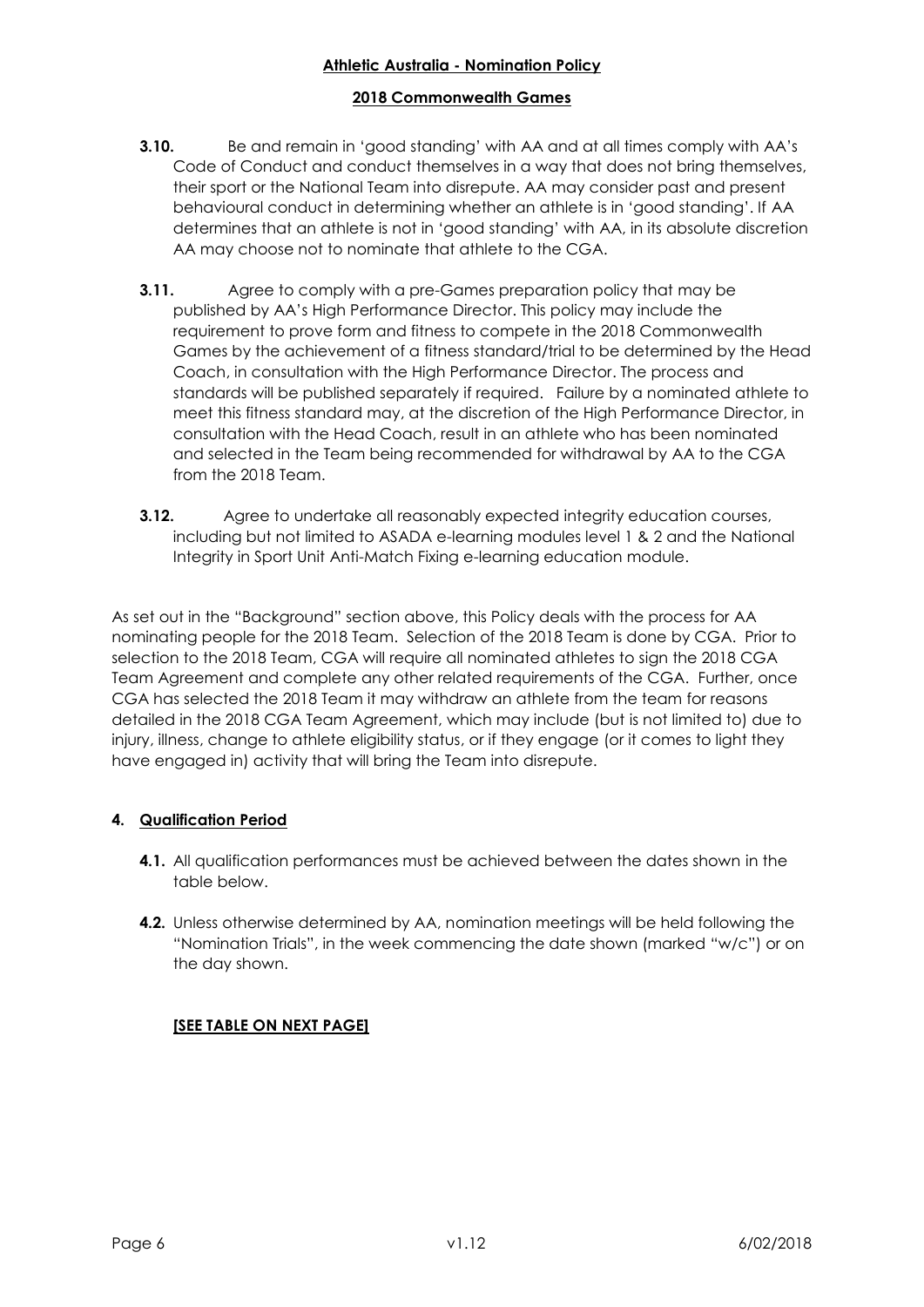#### **2018 Commonwealth Games**

| <b>Events</b>                    | <b>AA Qualifying</b><br><b>Period Start</b> | <b>AA Qualifying</b><br><b>Period End</b>                                                 | "Nomination Trials"                               | <b>Nomination Meeting(s)</b>                                                                                                     |  |
|----------------------------------|---------------------------------------------|-------------------------------------------------------------------------------------------|---------------------------------------------------|----------------------------------------------------------------------------------------------------------------------------------|--|
| Able-bodied<br>Marathon          | 1 Jul 2016                                  | 10 Dec 2017                                                                               | N/A                                               | w/c 11 Dec 2017                                                                                                                  |  |
| 20km Walks                       | 1 Jul 2016                                  |                                                                                           | 11 Feb 2018                                       | At the conclusion of the<br>2018 Australian Athletics<br>Track & Field<br>Championships                                          |  |
| All other able-<br>bodied events | 1 Jan 2017                                  | At the conclusion<br>of the relevant<br>event at the<br>"Nationals/Nomi<br>nation Trials" | $15 - 18$ Feb 2018                                |                                                                                                                                  |  |
| <b>Para Events</b>               | 1 Nov 2016                                  |                                                                                           | 15 - 18 Feb 2018<br>("In Stadium" events<br>only) | 1. w/c $11/12/17$ (for any<br>eligible automatic<br>nominations)                                                                 |  |
| 10,000m                          | 1 Jul 2016                                  | 18 Feb 2018                                                                               | 14 Dec 2017                                       | 2. At the conclusion of<br>the 2018 Australian<br>Athletics Track & Field<br>Championships (for<br>discretionary<br>nominations) |  |

#### <span id="page-6-1"></span>**5. Eligible Performance Criteria**

- <span id="page-6-0"></span>**5.1.** Performances must be achieved during competitions organised or authorised by IAAF, World Para Athletics, their Area Associations or their National Member Federations. Results achieved at university or school competitions must be certified by AA or the National Federation of the country in which the competition was organised.
- **5.2.** Performances must be achieved during an official competition organised in conformity with IAAF Rules.
- **5.3.** To be recognised for the purposes of this Policy, performances achieved in Australia must be achieved in a competition sanctioned by AA as an AA "**National Permit Meeting**". A current list of all "National Permit" meetings will be on the AA website and may be updated from time to time.
- **5.4.** Intentionally deleted.
- **5.5.** Performances achieved in mixed events, on the track and completely in the Stadium, shall not normally be accepted. If athletes and / or coaches are in doubt as to the interpretation of the IAAF and AA rules in relation to qualifying performances in Mixed Events they should contact the Competitions Manager of AA.
	- **5.5.1.**In field events at competitions which comply with sections [5.1](#page-6-0) 5.3, results will be automatically accepted if Male and Female events were conducted concurrently with separate results.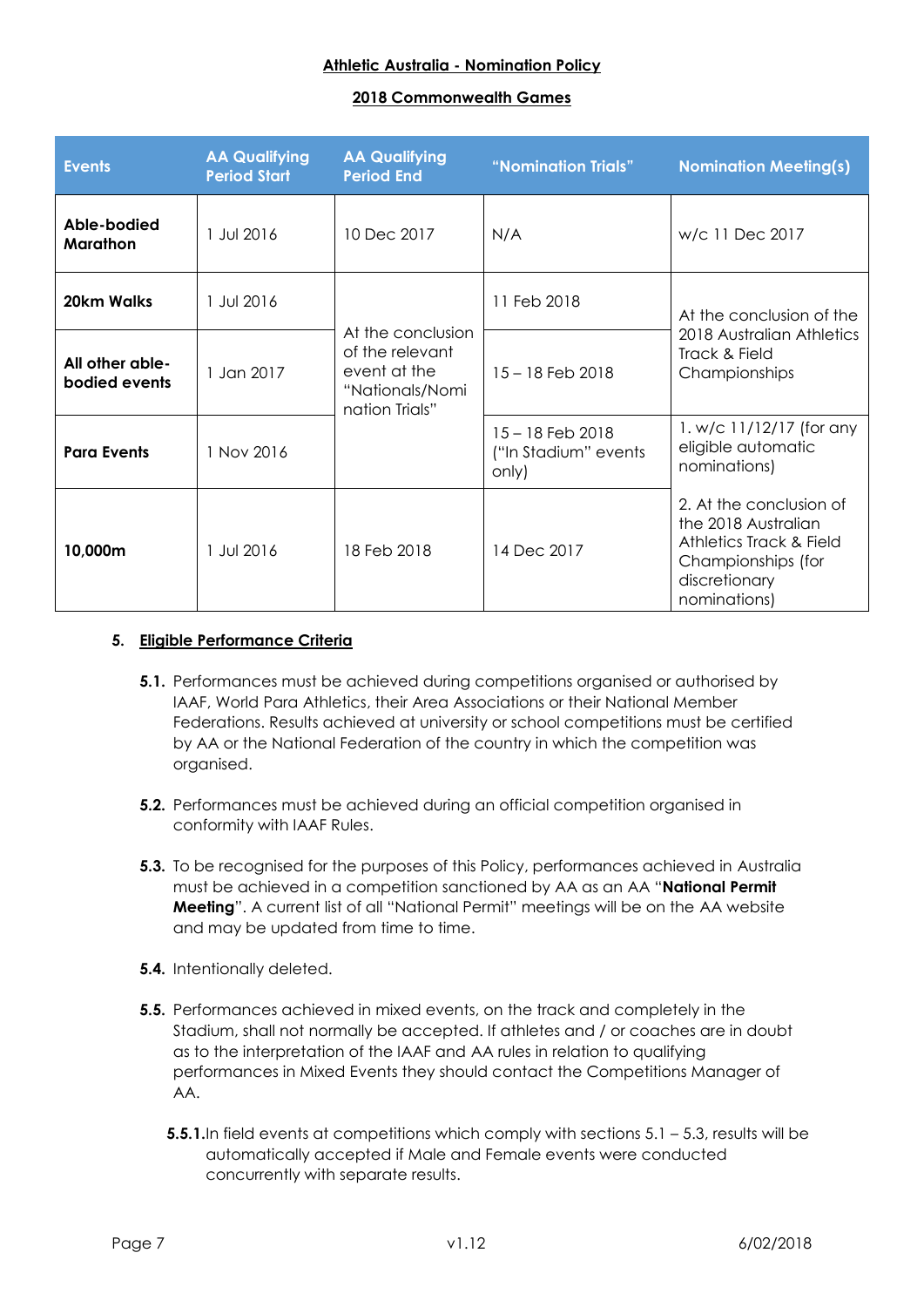#### **2018 Commonwealth Games**

- **5.6.** Wind-assisted performances, beyond legal readings recognised by the IAAF or World Para Athletics, will not be accepted.
- **5.7.** Hand-timed performances in 100m, 200m, 400m, 800m, 100m / 110m Hurdles, 400m Hurdles and 4x100m relay will not be accepted.
- **5.8.** Indoor performances for all field events and for races of 400m and longer, will be accepted.
- **5.9.** Subject to the qualifications / exceptions in sections 5.9.1 to 5.9.3 below, performances in Australia must be achieved in a competition where a minimum of three athletes are competing.
	- **5.9.1.** For able boded throwing events, all three athletes must be competing with the same implement specifications.
	- **5.9.2.** For Para throwing events, if the competition meets Section 5.3, performances will be accepted regardless of the number of competitors.
	- **5.9.3.**For hurdle events, all three athletes must be competing with the same hurdle heights.

#### <span id="page-7-0"></span>**6. Automatic Nomination**

Special weight will be given to performances achieved in the competitions identified below, earning automatic nomination status for relevant athletes providing they satisfy the Athlete Eligibility Criteria in Section 3 and have achieved relevant performance standards (as detailed in this Policy).

**For able-bodied events, excluding the marathon** (subject to final confirmation of the athlete quota allocations awarded by the CGA);

- **6.1.** The 2018 Australian Athletics Track & Field Championships, the 2017 10,000m Australian Athletics Championships and the 2018 Australian Athletics 20km Race Walking Championships (collectively the "Nationals / Nomination Trials").
	- **6.1.1.** The first placed eligible Australian athlete at the Nationals/Nomination Trials will be automatically nominated provided they have achieved at least a "B" standard performance as outlined in Section [4](#page-5-0) and Section [5.](#page-6-1) (For the avoidance of doubt, the "B" standard could be achieved at the Nationals.)
	- **6.1.2.** The second placed eligible Australian athlete at the Nationals/Nomination Trials will be automatically nominated provided they have achieved an "A" standard performance as outlined in Section [4](#page-5-0) and Section [5.](#page-6-1) (For the avoidance of doubt, the "A" standard could be achieved at the Nationals.)

For the avoidance of doubt, all other nominations will be at the discretion of the selectors who will be quided by section 7 of the policy.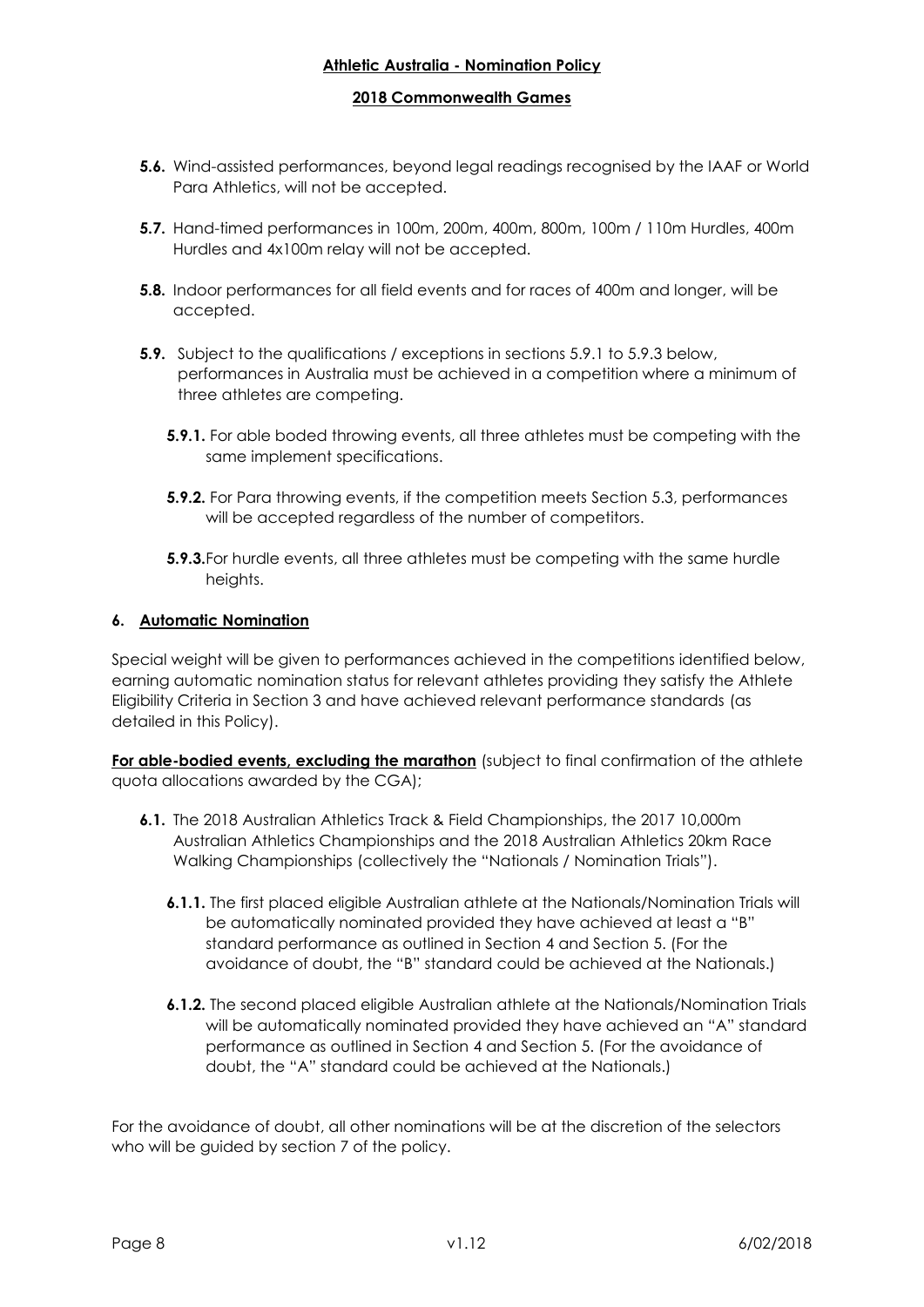#### **2018 Commonwealth Games**

# **For the able-bodied marathon;**

- **6.2.** The 2017 IAAF World Athletics Championships (2017 Worlds).
	- **6.2.1.**The first two (2) eligible Australian athletes at the 2017 Worlds will be automatically nominated if they (i) finished in the top 16 at the 2017 Worlds and (ii) have achieved at least the AA nomination standard as outlined in Section [4](#page-5-0) and Section [5.](#page-6-1)

For the avoidance of doubt, there is no specific nomination trial event(s) for the Marathon. All other nominations will be at the discretion of the selectors who will be guided by relevant points within section 7 of the policy.

#### **For Para events;**

- **6.3.** Priority 1 The 2017 World Para Athletics World Championships.
	- **6.3.1.** Any eligible athlete who wins a medal at the 2017 Para Athletics World Championships in the actual Medal Event (not in the additional eligible classification events), where Australia is allocated a slot as per section 2.5 (and with consideration of all sub-section of 2.5), provided they have achieved at least an "A" standard performance as outlined in Section [4](#page-5-0) and Section [5.](#page-6-1) (For the avoidance of doubt, the "A" standard could be achieved at the Nationals/Nomination Trials.).
	- **6.3.2.** In the event where there are more than one medallist, the highest placed eligible athlete will be prioritised.
	- **6.3.3.** To maintain nomination eligibility after the initial nomination meeting, athletes eligible for automatic nomination on the basis of World Para Athletics World Championship medal results are required to compete at the 2018 Australian Athletics Track & Field Championships unless exemption is granted by the Paralympic Program Manager.
- **6.4.** Priority 2 The 2018 Australian Athletics Track & Field Championships
	- **6.4.1.** In Track and Field events with remaining slots, the first (1) eligible Australian athlete at the Nationals/Nomination Trials, yet to be nominated to the CGA, will be automatically nominated provided they have achieved at least a "A" standard performance as outlined in Section 4 and Section 5. (For the avoidance of doubt, the "A" standard could be achieved at the Nationals.)
- **6.5.** There is no nomination trial event(s) for the T54 Marathon.

For the avoidance of doubt, all other nominations will be at the discretion of the selectors who will be quided by section 7 of the policy.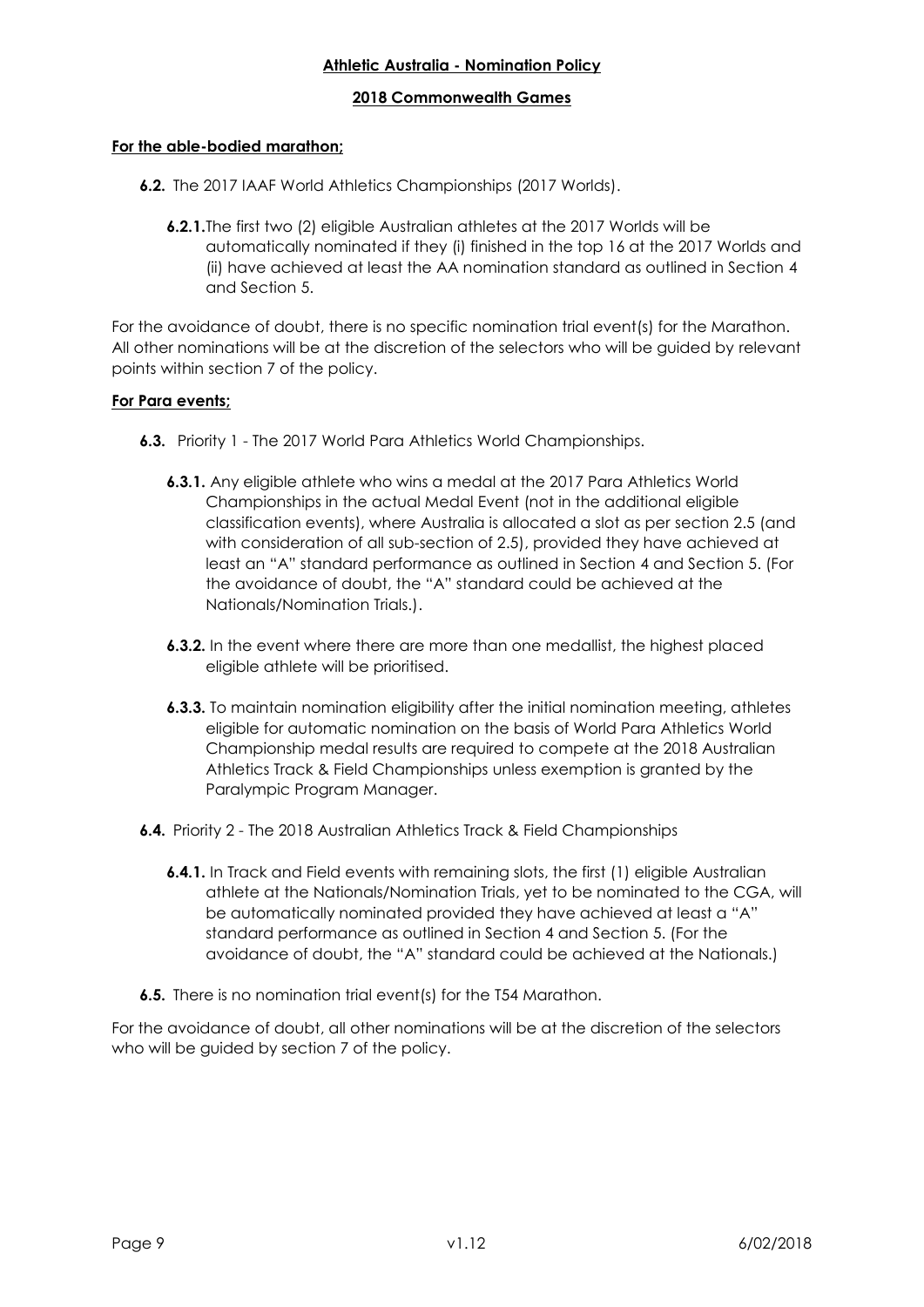# **2018 Commonwealth Games**

# **7. Nomination Priority**

After the application of Section 2.5 and Section [6,](#page-7-0) and the confirmation of automatic nominations, to fill remaining athlete quota places, the Selectors will determine discretionary nominations using the criteria set out in both 7.1 and 7.2 as it deems appropriate.

Notwithstanding anything in this section 7, unless specified elsewhere in this Policy, only athletes who have met the eligibility and performance criteria set out in Section [3,](#page-3-0) Section [4](#page-5-0) and Section [5](#page-6-1) can be nominated to the CGA. Furthermore, the nomination of any athlete to the CGA is at the absolute discretion of AA.

- **7.1.** Where Selectors have a choice between two or more athletes for nomination for a specific individual (non-relay) event then they will prioritise nomination according to their potential to;
- 1. Win a medal at the 2018 Commonwealth Games.
- 2. Finish in the top eight (8) at a future Olympic or IAAF World Athletics Championships, or to win a medal at a future Paralympic Games or World Para Athletics World Athletics Championships.
	- **7.1.1.** To prioritise nomination, Selectors will use the following criteria, in consultation with the Head Coach, Paralympic Program Manager and High Performance Director, to prioritise eligible athletes in any order that they consider appropriate:
		- Finishing position at the Nationals (for all events except all marathons).
		- For track events 5,000m or below and field events, the number of "A" standards achieved in the qualification period (i.e. multiple "A" standard performances are better than a single "A" standard performance, a single "A" standard performance is better than multiple "B" standard performances).
		- For track events 5,000m or below and field events, the number of "B" standards achieved in the qualification period (i.e. multiple "B" standard performances are better than a single "B" standard performance).
		- Best qualifying performance.
		- **Previous Benchmark event results.**
		- Head-to-head record within the Qualification Period.
		- Other relevant Head-to-head performances.
		- Previous Championships record with special reference given to results at any of the:
			- o 2017 IAAF and World Para Athletics World Championships;
			- o 2016 Olympic and Paralympic Games;
			- o 2016 IAAF World U20 Championships;
			- o 2017 IAAF World Cross Country;
			- o 2016 IAAF World Race Walking Team Championships;
			- o 2017 Commonwealth Youth Games;
			- o 2016 IAAF World Race Walking Cup.
		- **•** The Athlete's event performance trajectory
		- Current form and fitness
		- Any other relevant information
	- **7.2.** For able bodied athletes, where the selectors must choose between two or more eligible athletes for nomination across different individual (non-relay) events (with the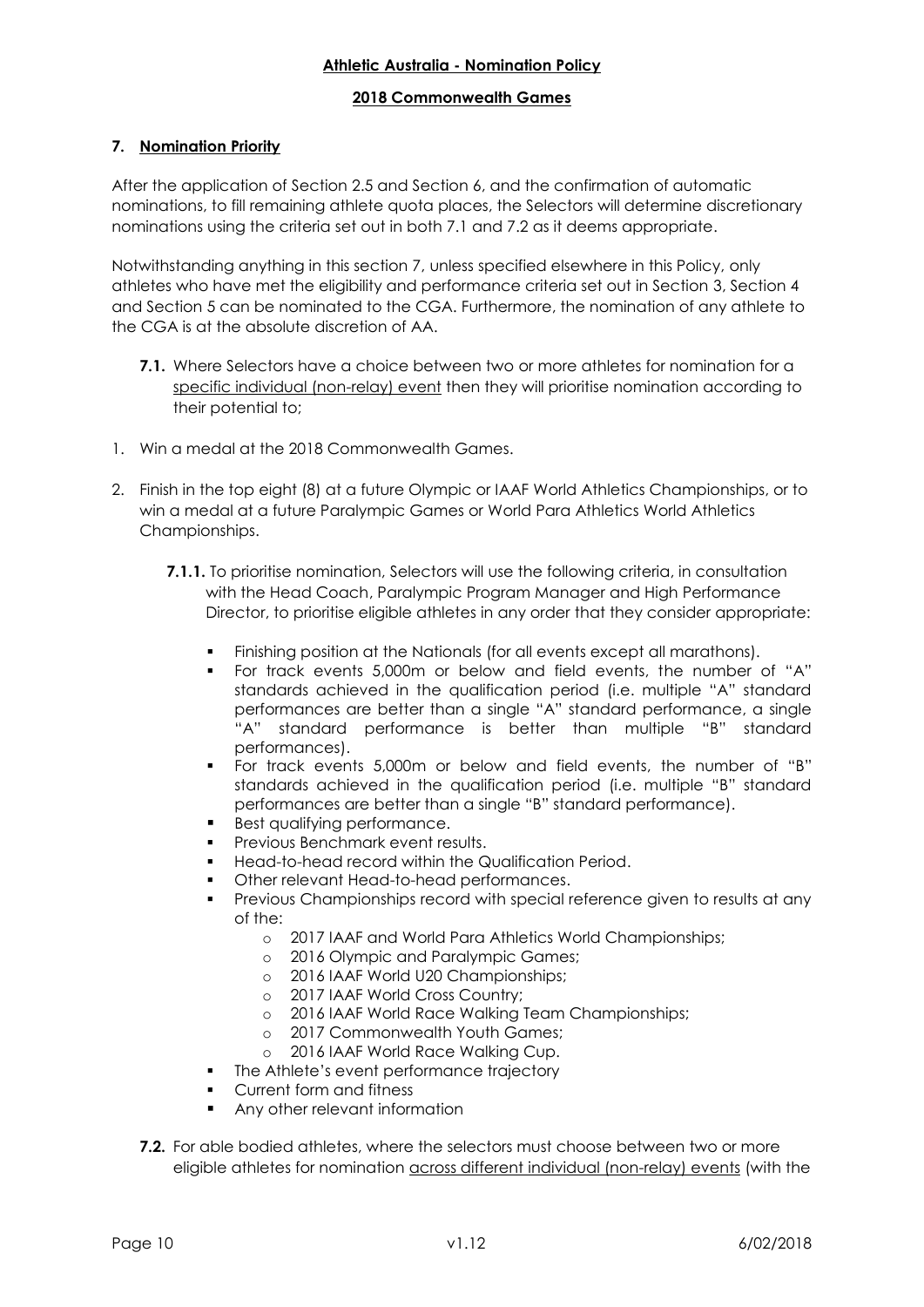#### **2018 Commonwealth Games**

exception of the marathon and 20km Race Walk), then they will prioritise nomination according to the athlete's potential to;

- 1. Win a medal at the 2018 Commonwealth Games.
- 2. Finish in the top eight (8) at a future Olympic or IAAF World Athletics Championships.
- **7.2.1.** If two or more athletes are considered equally likely to meet on of the above criteria after consideration of the relevant criteria in 7.1.1., then the Selectors will prioritise in the following order:
	- **7.2.1.1.** Three per nation Commonwealth Ranking based on the 2017 IAAF Top Lists utilising the Athletes' best qualifying performance. For the avoidance of doubt, where the Athletes' best qualifying performance occurs in 2018, that 2018 performance will be used to project the ranking in the 2017 IAAF Top Lists.
	- **7.2.1.2.** Highest scoring performance on the IAAF scoring tables.

# **8. Relays**

- **8.1.** Subject to final confirmation of the athlete quota allocations awarded by the CGA, and with consideration of the relevant potential to meet the aims of the Nomination Policy and AA's overriding discretion, AA will aim to enter teams in all four relays at the Games (Women 4x100m, Women 4x400m, Men 4x100m and Men 4x400m).
- **8.2.** Relay Teams will consist of up to six (6) athletes per relay discipline. For the avoidance of doubt, the selectors are not obliged to select six relay team members per discipline.
- **8.3.** Athletes entered in the individual 100m and 400m will be automatically included in the relevant Relay Team.
- **8.4.** The first two placed eligible athletes in the Nationals/Nomination Trial 100m and 400m events will be automatically included in the relevant relay team, if they have achieved individual "A" or "B" standards in the relevant event.
- **8.5.** After the operation of Section 4 and Section 5, the Selectors may at their discretion choose to nominate additional athletes to the relay team (up to a maximum size of six (6)). Any additional nominations will be made to create the most competitive possible team based on applicable relay skills, team cohesiveness and contribution to the Gold Coast GOLD Relay Program. Results in individual events (e.g. 100m, 200m or 400m), while important, will not be the sole criteria for nomination to the relay teams.
- **8.6.** At the Games any athlete on the Team may be chosen to compete in the relays. Being nominated as a member of the Relay Team does not guarantee competing in the relay at the Games. The choice of athletes and their running order will be made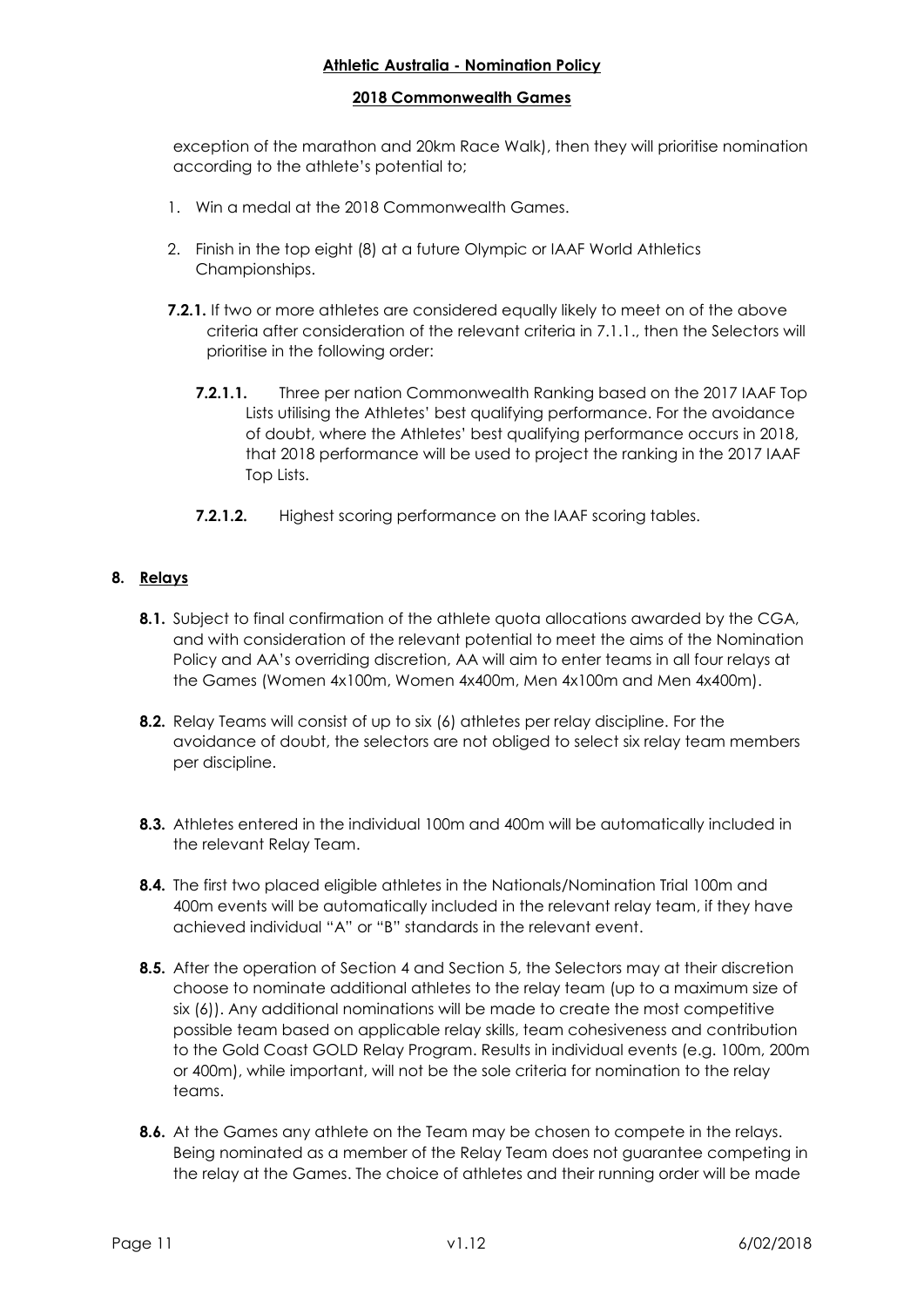#### **2018 Commonwealth Games**

by the Head Coach in consultation with and the relevant team relay coach(es) and the High Performance Director if required.

**8.7.** Except for athletes nominated under section 8.4, relay team members are not required to achieve individual "A" or "B" standards in the relevant event.

# **9. Nominations restricted to specific events**

In line with the aims of this Policy and without limiting anything in section 8 (Relays), unless an athlete is nominated for selection in a specific event, they will not be entered in any additional events after selection – even if they have achieved a qualification standard for the additional event within the qualification period.

#### **10. Appeal Process**

The appeal process can be found in Appendix 3.

#### **11. Athlete Withdrawal and late replacement of Athletes**

- **11.1.** If an athlete nominated by AA in accordance with this Policy withdraws from an event:
	- **11.1.1.** Prior to 5 March 2018, subject to CGA quotas, the Selectors may nominate a replacement athlete to CGA for selection in the 2018 Team. Any such nomination will be made in accordance with this Policy. However, the decision to nominate or not nominate a replacement athlete is at AA's discretion, meaning that the Selectors may choose not to nominate a replacement athlete. For the avoidance of doubt, a replacement athlete can be entered in any event, and is not limited to a like for like event replacement;
	- **11.1.2.** After 5 March 2018, there will be no replacement nominated.

#### **11.2.** There will be no appeal from a decision of the Selectors under this section 11.1.

#### **12. Nomination Meetings**

There will be two nomination meetings scheduled, with the nomination decisions to be taken as outlined below.

# [**SEE TABLE ON NEXT PAGE**]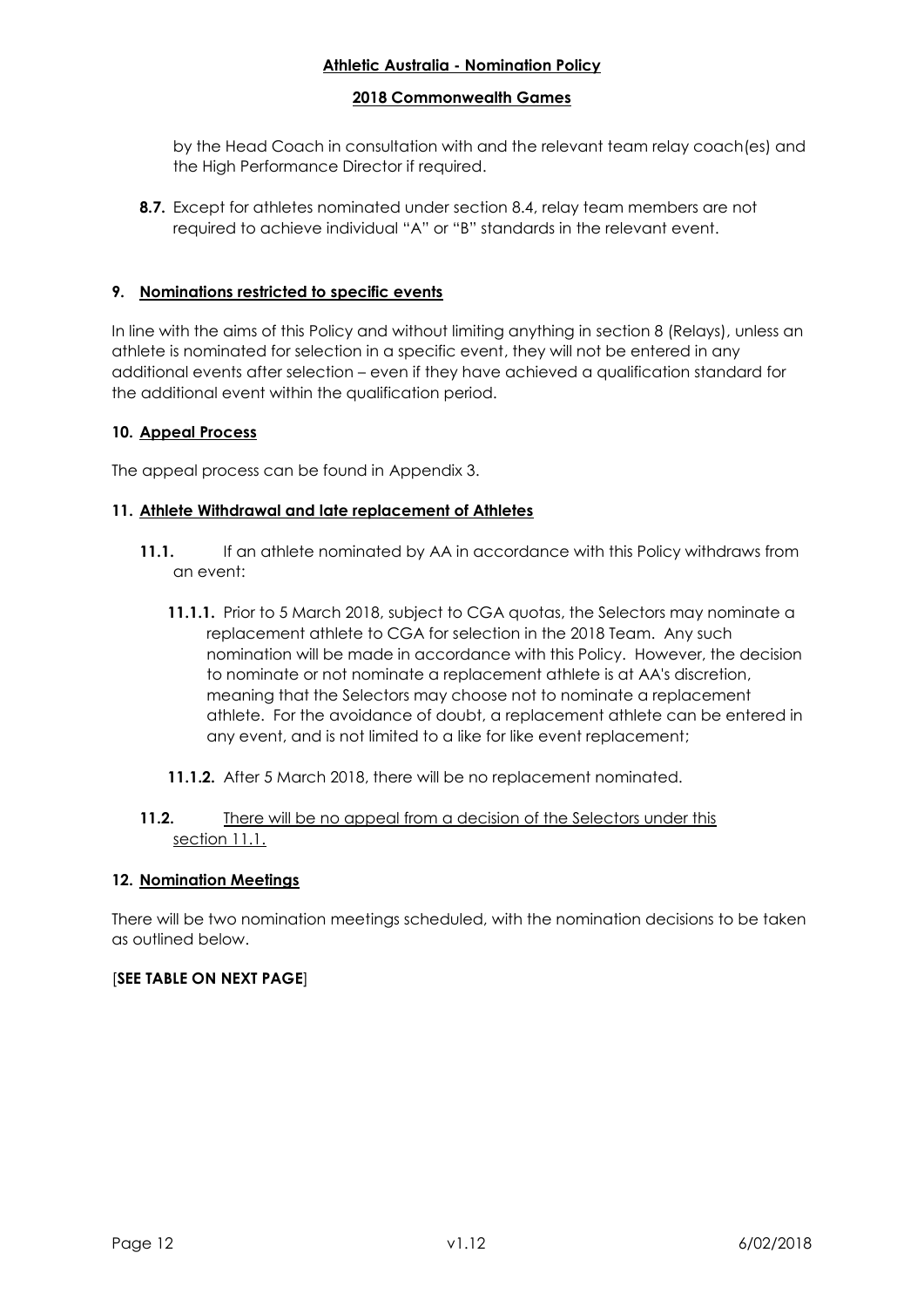#### **2018 Commonwealth Games**

| <b>Nomination meeting</b>                                                         | <b>Nomination decisions</b>                                                                                |
|-----------------------------------------------------------------------------------|------------------------------------------------------------------------------------------------------------|
| Week commencing 11 Dec 2017                                                       | Able-bodied marathon nominations<br>Priority 1 automatic Para nominations<br>Automatic 10,000m nominations |
| At the conclusion of the 2018 Australian Athletics<br>Track & Field Championships | All remaining automatic nominations<br>Discretionary nominations                                           |

# **13. 2018 IAAF World Indoor Championships**

The IAAF World Indoor Championships will held in Birmingham, UK from 2 -4 March, 2018 following the Nomination Trial and prior to Gold Coast 2018. AA will publish the 2018 IAAF World Indoor Championships selection policy when event information and standards are published by the IAAF.

All athletes should note that Gold Coast 2018 is AA's 2018 benchmark event and as such, limited selection opportunities will be provided for athletes that meet IAAF standards **AND** where it is agreed by the Head Coach and the athlete's personal coach that competing at the Championships enhances preparation for performance at the Commonwealth Games.

#### **14. 2018 IAAF World Half Marathon Championships**

The IAAF World Half Marathon Championships will be held in Valencia, Spain on 24 March, 2018.

All athletes should note that given the proximity of the 2018 World Half Marathon Championships to the Gold Coast 2018, and AA's aim to finish the finish the top nation on the Commonwealth Games athletics medal table, nomination for Gold Coast 2018 will be prioritised over selection for the World Half Marathon Championships. Athletes will not be eligible to compete at both events.

The selection meeting for the 2018 World Half Marathon Championships will coincide with the Gold Coast 2018 nomination meeting the week commencing 11 December. Further detail is provided in the AA 2018 World Half Marathon Championships selection policy which can be found at [www.athletics.com.au.](http://www.athletics.com.au/)

#### **15. Amendment to Policy**

This policy can be amended at any time by AA in conjunction with CGA if it is of the opinion that such an amendment is necessary as a result of any change in the CGF / CGA Participation Rules, to give effect to the Policy following discovery of a drafting error or oversight, or for any other reason determined to be in the best interests of AA.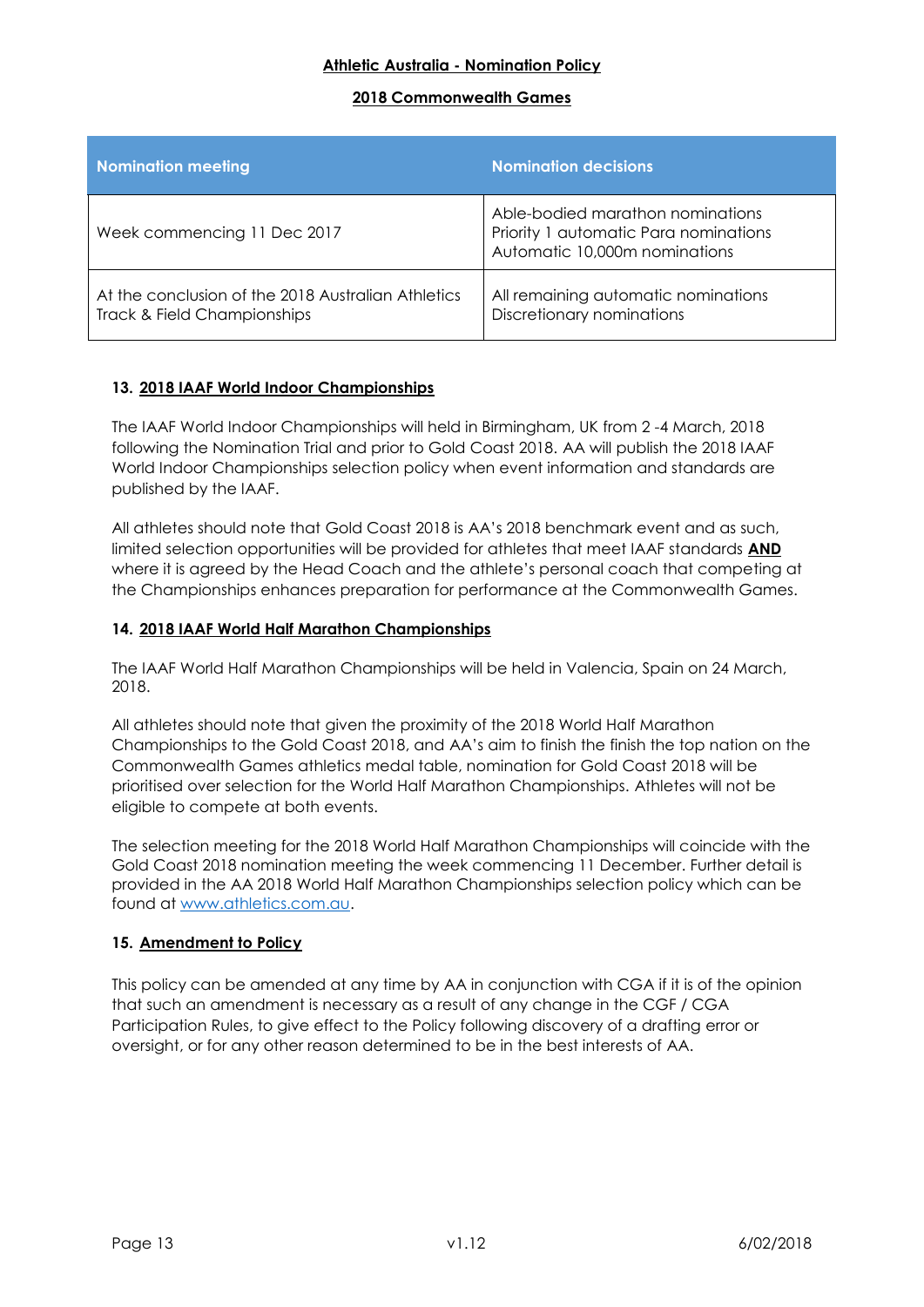# **2018 Commonwealth Games**

# **Appendix 1 – Able-bodied Nomination Standards**

| Men          |                                | <b>Event</b>           | Women    |           |
|--------------|--------------------------------|------------------------|----------|-----------|
| $\mathbf{A}$ | $\pmb{B}$                      |                        | A        | $\pmb{B}$ |
| 10.15        | 10.24                          | 100m                   | 11.26    | 11.40     |
| 20.44        | 20.64                          | 200m                   | 23.10    | 23.40     |
| 45.50        | 46.00                          | 400m                   | 52.10    | 52.70     |
| 01:46.50     | 01:47.40                       | 800m                   | 02:01.00 | 02:02.40  |
| 03:37.50     | 03:40.80                       | 1500m                  | 04:08.10 | 04:10.90  |
| 13:22.60     | 13:35.00                       | 5000m                  | 15:22.00 | 15:45.50  |
| 27:54.00     | 28:31.20                       | 10000m                 | 32:15.00 | 33:13.80  |
|              | 2:19:00<br>Marathon<br>2:45:00 |                        |          |           |
| 08:32.00     | 08:45.00                       | 3000m SC               | 09:42.00 | 09:58.60  |
| 13.56        | 13.71                          | 110m H / 100m H        | 13.01    | 13.33     |
| 49.35        | 49.98                          | 400m H                 | 56.10    | 57.30     |
| 2.28         | 2.20                           | High Jump              | 1.92     | 1.85      |
| 5.60         | 5.25                           | Pole Vault             | 4.50     | 4.25      |
| 8.09         | 7.82                           | Long Jump              | 6.65     | 6.39      |
| 16.69        | 16.25                          | Triple Jump            | 13.90    | 13.45     |
| 20.00        | 18.10                          | Shot Put               | 17.70    | 16.42     |
| 61.90        | 59.10                          | Discus Throw           | 59.90    | 54.60     |
| 72.70        | 65.30                          | <b>Hammer Throw</b>    | 67.30    | 61.70     |
| 80.80        | 73.30                          | Javelin Throw          | 60.60    | 54.42     |
| 8000         | 7600                           | Decathlon / Heptathlon | 6000     | 5600      |
| 1:24:00      |                                | 20km                   | 1:36:00  |           |

# **These standards must be read in conjunction with the requirements set out in Section [2.](#page-1-0)**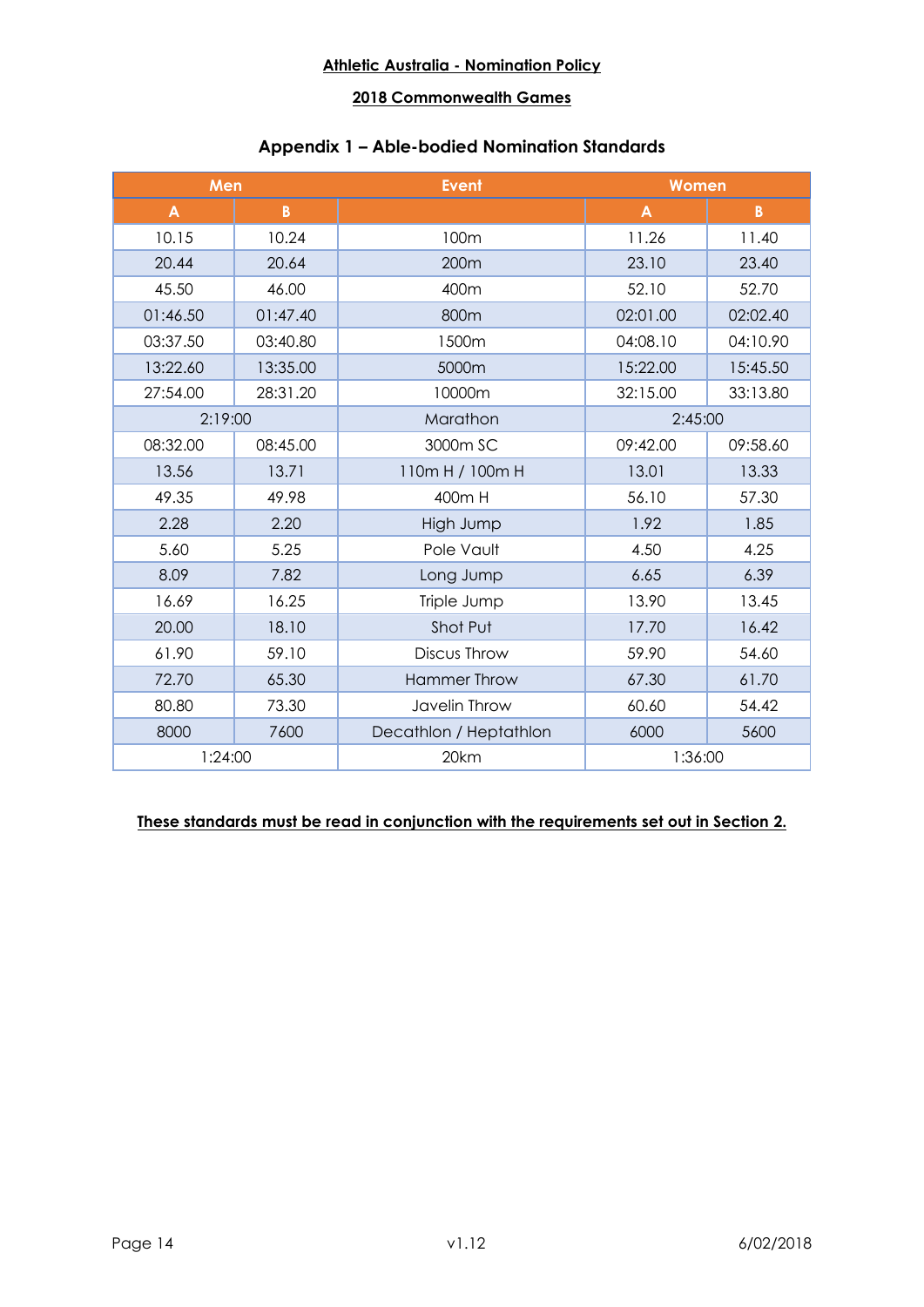# **2018 Commonwealth Games**

# **Appendix 2 – Para Nomination Standards**

| Α       |         | <b>Men's Medal Event</b> | <b>Additional Eligible</b><br><b>Classifications</b> |
|---------|---------|--------------------------|------------------------------------------------------|
| 1:30:00 | 1:35:00 | <b>T54 Marathon</b>      | T <sub>53</sub>                                      |
| 3:03.00 | 3:09.00 | T54 1500m                | T <sub>53</sub>                                      |
| 11.19   | 11.40   | T12 100m                 | 111                                                  |
| 11.53   | 11.85   | T38 100m                 | T37                                                  |
| 11.08   | 11.25   | T47 100m                 | T45 & T46                                            |
| 13.53   | 12.50   | F38 Shot Put             | F37                                                  |

|         |         | <b>Women's Medal Event</b> | <b>Additional Eligible</b><br><b>Classifications</b> |
|---------|---------|----------------------------|------------------------------------------------------|
| 1:50:00 | 2:00:00 | T54 Marathon               | T <sub>53</sub>                                      |
| 3:29.00 | 3:42.00 | T54 1500m                  | T <sub>53</sub>                                      |
| 4.53    | 4.00    | T38 Long Jump              | T <sub>37</sub>                                      |
| 13.27   | 14.40   | T38 100m                   | T <sub>37</sub>                                      |
| 16.15   | 17.20   | T35 100m                   |                                                      |
| 32.50   | 22.00   | F46 Javelin                | F45                                                  |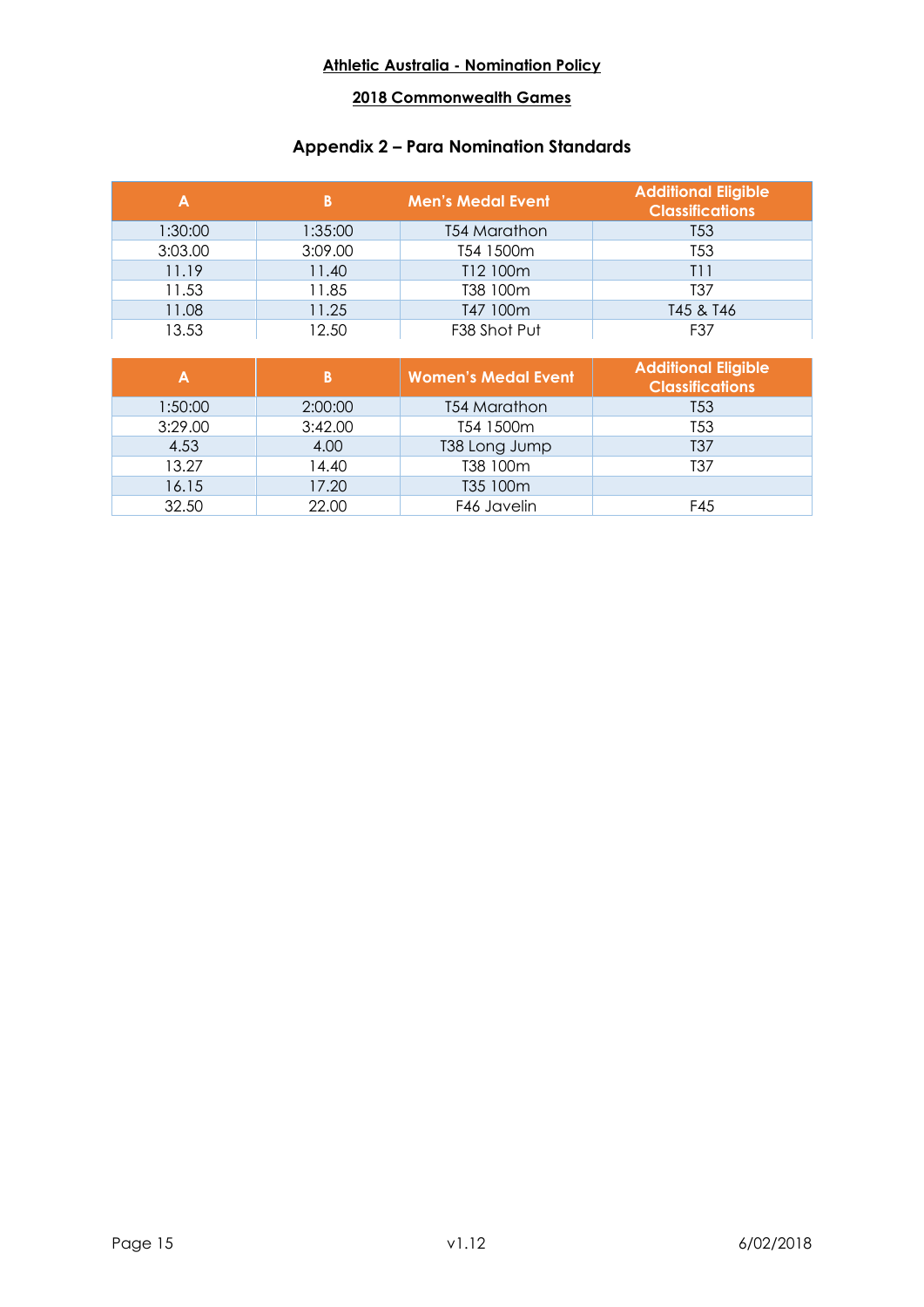#### **2018 Commonwealth Games**

# **Appendix 3 – Appeal Process**

#### **NOMINATION APPEALS PROCEDURE REGULATION**

#### **1.0 Nominations finalised at the initial nomination meeting (week commencing 11 December 2017)**

At this Initial Nomination Meeting:

- 1. where AA selectors have filled all possible nomination places in an event (e.g. for marathon events), the normal appeal process according to AA By Law 8 will apply, except the grounds of appeal will be those set out in paragraph 6 of section 3.0 of this Policy (see below);
- 2. where event slots remain available to be filled by AA selectors at the final nomination meeting (e.g. for 10,000m events), given the only nominations made at this time are automatic nominations, the sole grounds of appeal are that the nominated athlete does not meet the Athlete Eligibility Criteria, and that there were no grounds on which the nomination decision could reasonably be based.

For the avoidance of doubt, once this nomination and any appeals process is complete, there will be no further appeals possible from any person against those athletes that AA has nominated in the marathon, the 10,000m and relevant Para events at this time.

#### **2.0 Relay Nominations**

There will be no appeal process available in respect of nomination as a travelling Relay Team member, except an allegation that a selected athlete does not meet the Athlete Eligibility Criteria.

In any such case, the Appeal (detailing the specific nature of the non-compliance) shall be made in writing and reach the CEO of AA by hand delivery, facsimile or electronic transmission no later than five (5) hours after confirmation of the final team nominations (or subsequent alterations thereto) with nominated athletes by email, which, unless otherwise determined by AA, will take place by 12 noon (Australian Eastern Summer Time) on Tuesday 20 February 2018. or if the non-compliance is not known at that time, within 24 hours of such non-compliance being made generally known.

The CEO shall investigate the matters raised (including providing the adversely affected athlete of the right to be heard) and solely in his/her absolute discretion within 24 hours of receiving the appeal shall determine the outcome and shall where necessary request, or direct, the Selectors to make any applicable change to the athletes selected.

#### **3.0 All Other Nominations**

Due to the CGA deadline for nominations coordinating with the Australian Athletics Championships and the limited options for changes in the CGF entry system after that deadline, the default AA Selection Appeal provisions (By Law 8) will not be appropriate in the circumstances.

In lieu thereof, the following 'Fast Track" procedure will apply in accordance with these Regulations.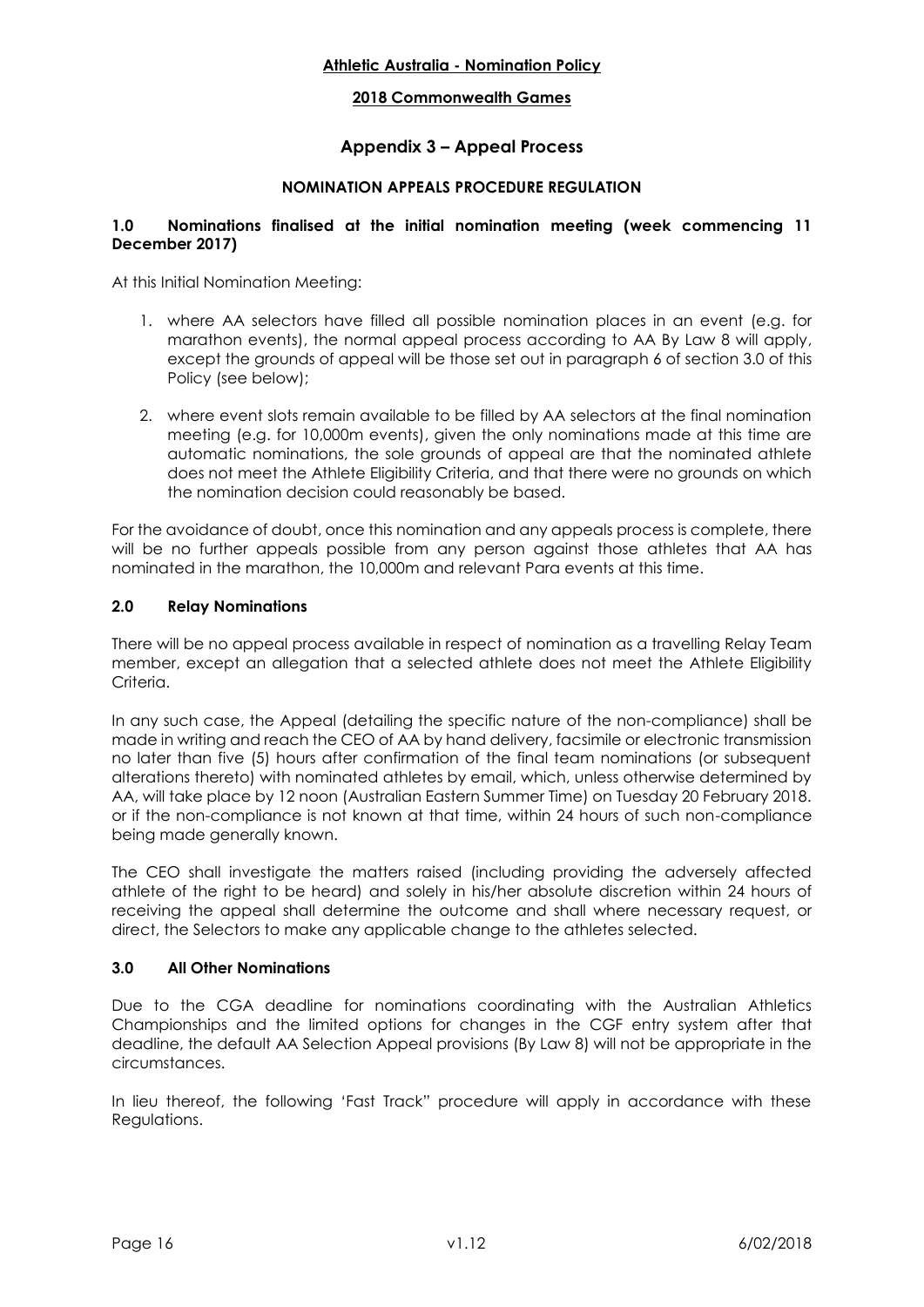#### **2018 Commonwealth Games**

- 1. The Nomination Appeals Tribunal will consist of one person only who shall preferably be knowledgeable both of the sport of athletics and the law, but at least one of those areas;
- 2. An athlete not nominated to the CGA for the 2018 Commonwealth Games Team may appeal his/her non-nomination to the Nomination Appeals Tribunal in accordance with this process.
- 3. The appeal must be made in writing and reach the CEO of AA by hand delivery, facsimile or electronic transmission by no later than five (5) hours after confirmation of the final team nominations (or subsequent alterations thereto) with nominated athletes by email, which, unless otherwise determined by AA, will take place by 12 noon (Australian Eastern Summer Time) on Tuesday 20 February 2018.
- 4. An athlete may not appeal unless he/she has achieved the relevant AA Qualification Standard for the event in respect of which the appeal is made.
- 5. The appeal must be accompanied by a cash or electronic funds transfer payment of \$AUD500. If the fee is not paid, the athlete will be deemed to have withdrawn the appeal.
- 6. The sole grounds of appeal are that:
	- (a) a nominated (or provisionally nominated under cl 3.7.1) athlete whom the Appellant seeks to replace does not meet the Athlete Eligibility Criteria;
	- (b) the Appellant's omission from the Team was otherwise a result of a failure by the Selectors to properly apply the Nomination Criteria set out in the Policy;
	- (c) AA, through negligence or misconduct, prevented the Appellant from having a reasonable opportunity to satisfy the Nomination Criteria;
	- (d) the nomination decision was affected by actual bias; or
	- (e) there were no grounds on which the nomination decision could reasonably be based.
- 7. The Appellant can withdraw an appeal at any time.
- 8. The Tribunal will hear the appeal either in person or by telephone as soon as practicable after its lodgement and always bearing in mind the advice of the CEO as to the practicalities of being able to make any necessary changes within CGF / GOLDOC athlete entry systems.
- 9. If the appeal has no impact on any other athlete (i.e. there is a vacancy available in the event within the CGF Athletics entry rules and subject to section 2.3), the Tribunal will consider submissions, either orally or in writing, from or on behalf of the Appellant and the Selectors only. The Tribunal may consult any officer of AA or other person it deems necessary to reach a fair and correct decision
- 10. If the appeal impacts on an athlete already nominated (i.e. the appeal if successful would involve the substitution of that athlete with the Appellant), the Tribunal will also consider submissions by or on behalf of that athlete.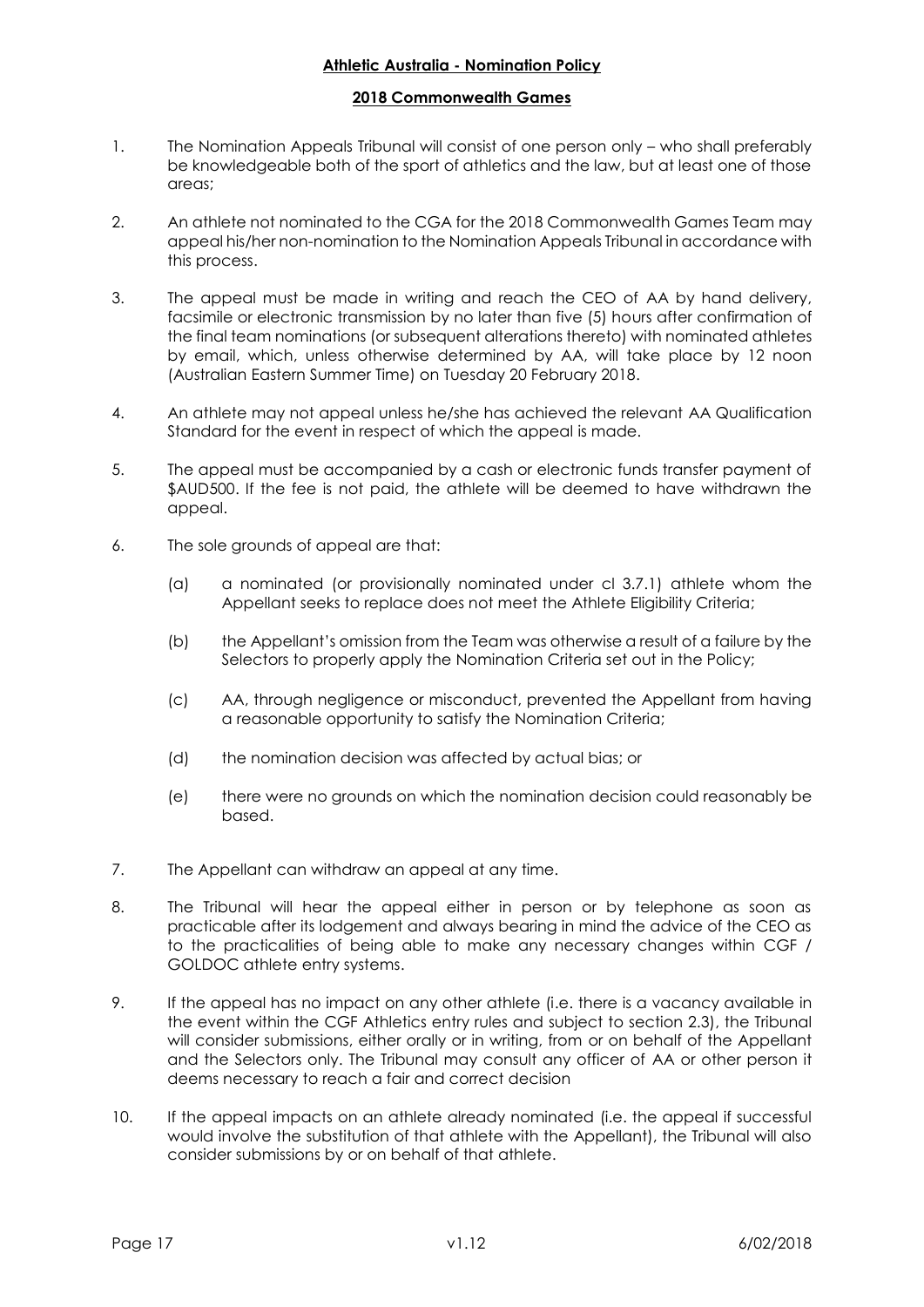#### **2018 Commonwealth Games**

- 11. If more than one appeal affects nomination in the same event, the appeals will be held concurrently and submissions considered from all relevant parties according to paragraphs 9 and 10.
- 12. The Tribunal has no power of nomination or re-nomination. The Tribunal may review the matter(s) set out in the appeal and may (as appropriate) refer the matter back to The Selectors for consideration.
- 13. Hearing of the Appeal
	- (a) The Tribunal shall, as soon as practical after receiving the appeal documents, investigate and consider the matter and determine whether:
		- (1) the matter should be dismissed because, in the opinion of the Tribunal, there is no credible evidence, submission or argument upon which the Tribunal could be satisfied that a ground of the appeal can be made out; or
		- (2) the appeal should be the subject of a hearing as set below.
	- (b) If the Tribunal determines the matter should be dismissed under Regulation  $14(a)(1)$  above that decision is final and the appeal has failed. If the Tribunal determines that the appeal should be dismissed without a hearing, the Appellant's appeal fee of \$500 is forfeited to AA as the costs of the appeal.
	- (c) If the Tribunal determines the matter warrants a hearing, the Tribunal will advise the Appellant and set the date for such a hearing as soon as practicable and necessary having regard to the timing of nomination and the proximity of relevant events, in accordance with Regulation 8.
	- (d) The Tribunal must conduct any appeal hearing as follows:
		- (1) it must observe the principles of natural justice;
		- (2) it is not bound by the rules of evidence and may inform itself as to any matter in such manner as it thinks fit;
		- (3) it will conduct its hearings with as little formality and technicality and with as much expedition as the proper consideration of the matter permits;
		- (4) hearings may occur in such manner as the Tribunal decides;
		- (5) the Appellant must establish one or more grounds of appeal to the reasonable satisfaction of the Tribunal with full regard to the importance and gravity of the issue;
		- (6) all persons appearing before the Tribunal have the right, at his, her or its expense, to legal representation;
	- (e) Following consideration of all information that the Tribunal considers relevant the Tribunal shall arrive at a finding;
		- (1) the Tribunal shall notify the CEO of its findings as soon as practicable;
		- (2) if the Tribunal considers the ground(s) alleged by the Appellant to be made out, it shall recommend that The Selectors reconsider the relevant nomination decision;
		- (3) where the Tribunal considers that a ground of appeal has been made out, it may stipulate that all or part of the appeal fee be refunded to the Appellant;